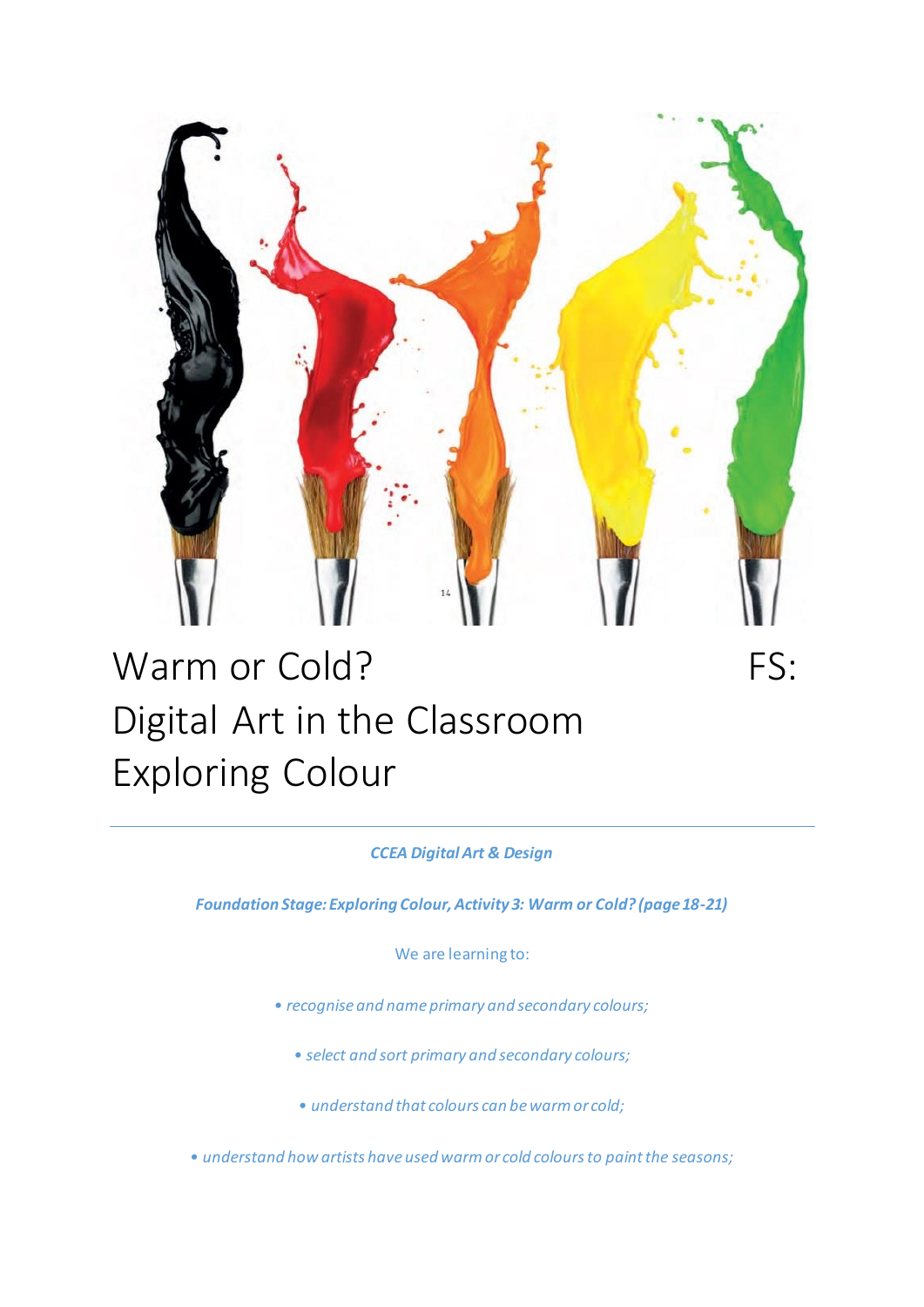*• take photographs and begin to understand how to focus on an object and take a close-up shot;* 

*• create digital collages;* 

*• begin to select, place and layer using digital tools;* 

*• begin to explore the features and tools in a collage creation app; and* 

*• work with others, make decisions and be creative.*





**PLAN AND EXPLORE** Begin by discussing the seasons. Encourage your pupils to name them. What colours do they associate with a hot summer or a cold winter day? Spend time exploring how artists can use colours to represent the seasons and how the colours they choose can make us feel warm or cold.

Encourage your pupils to identify the colours in the paintings. Discuss how the paintings and the colours make them feel. Which painting made them feel warm? Which made them feel cold? Can they recognise which season each painting depicts? Once your pupils have had time to explore and talk about the artworks, show them a colour wheel that displays primary, secondary and tertiary colours. Encourage your pupils to decide which colours are warm and which are cold. Is one side of the wheel warm and the other side cold? Read to the class a book that explores colour and mood, for example My Many Coloured Days, by Dr Seuss. Warm hues are yellow through to red-violet. Cold hues are violet through to yellow-green.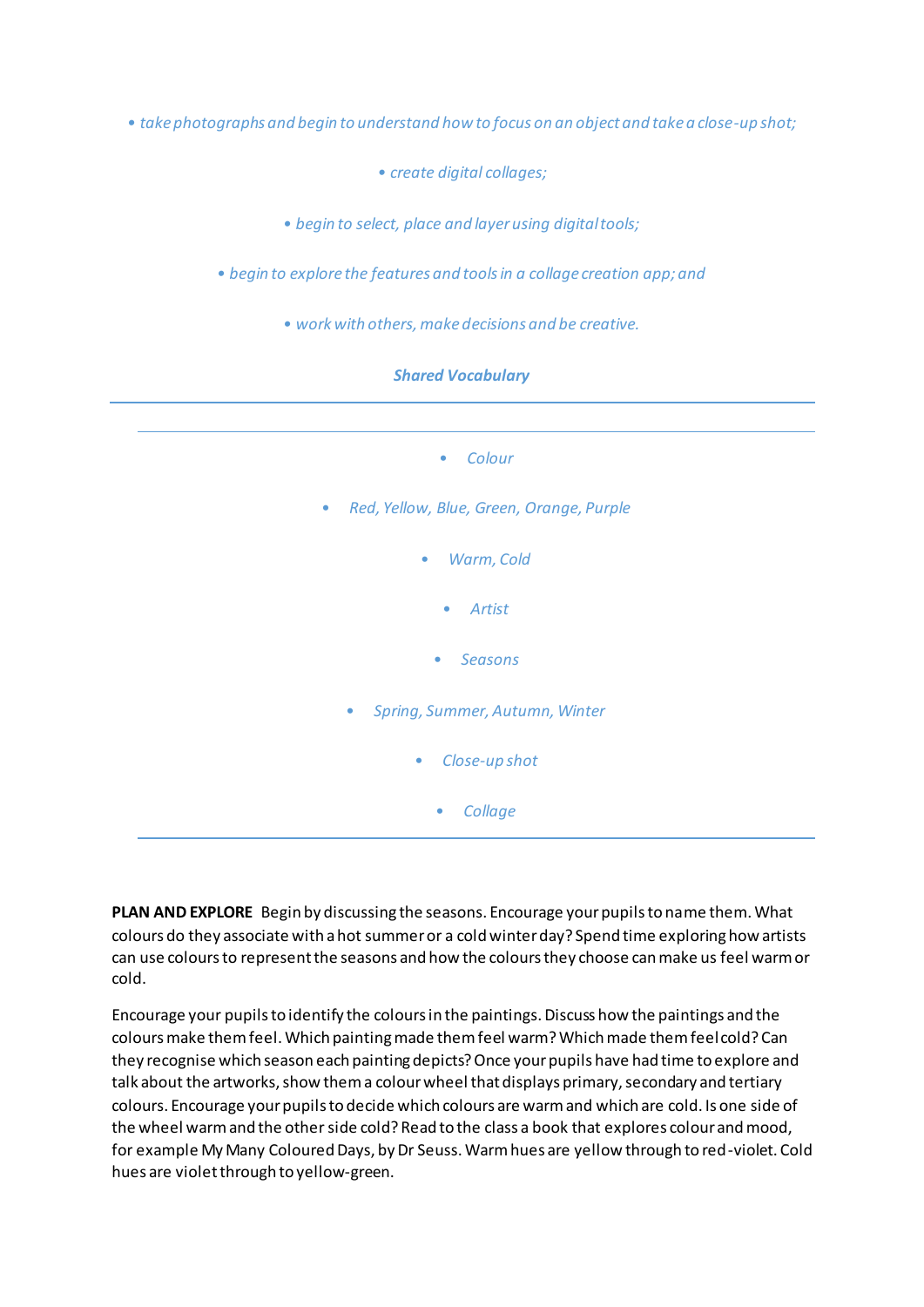Warm and cool colours can create the illusion of size. Warm colours make objects look larger and closer. Cool colours make them look smaller and more distant. We can make colours cooler or warmer by adding a contrasting colour. For example, we can make red cooler by adding a little blue so that it becomes a cool red.

**DO** Divide the class into small groups. Ask each group to photograph one object for each colour: red, blue, yellow, green, purple and orange. They should also take pictures of the artworks they have been exploring. As with Activity 1, encourage your pupils to try to keep the camera steady, move near and focus on the object they want to photograph. Introduce the term close-up shot, when the camera is near the object. Ask your pupils to use an app such as PicCollage or MyStory to create a new collage for warm colours. Ask them to add the photos they have taken of warm coloured objects and paintings to the app. Depending on their experience or ability with the app, you could encourage them to add a background, some text or stickers in warm colours. Once complete, make sure they save their photo to the iPad camera roll. Encourage them to repeat the process to create a cold collage. TIP! If there are time restrictions, give groups either the cold or warm colour collage to focus on, rather than asking them to complete both.

**REVIEW** At the end of the lesson, ask your pupils to show their work and talk about whether they think they have succeeded in choosing warm and cold colours for their collages.

Made using PicCollage and a camera

Samples of work courtesy of Elmgrove Primary School



larm

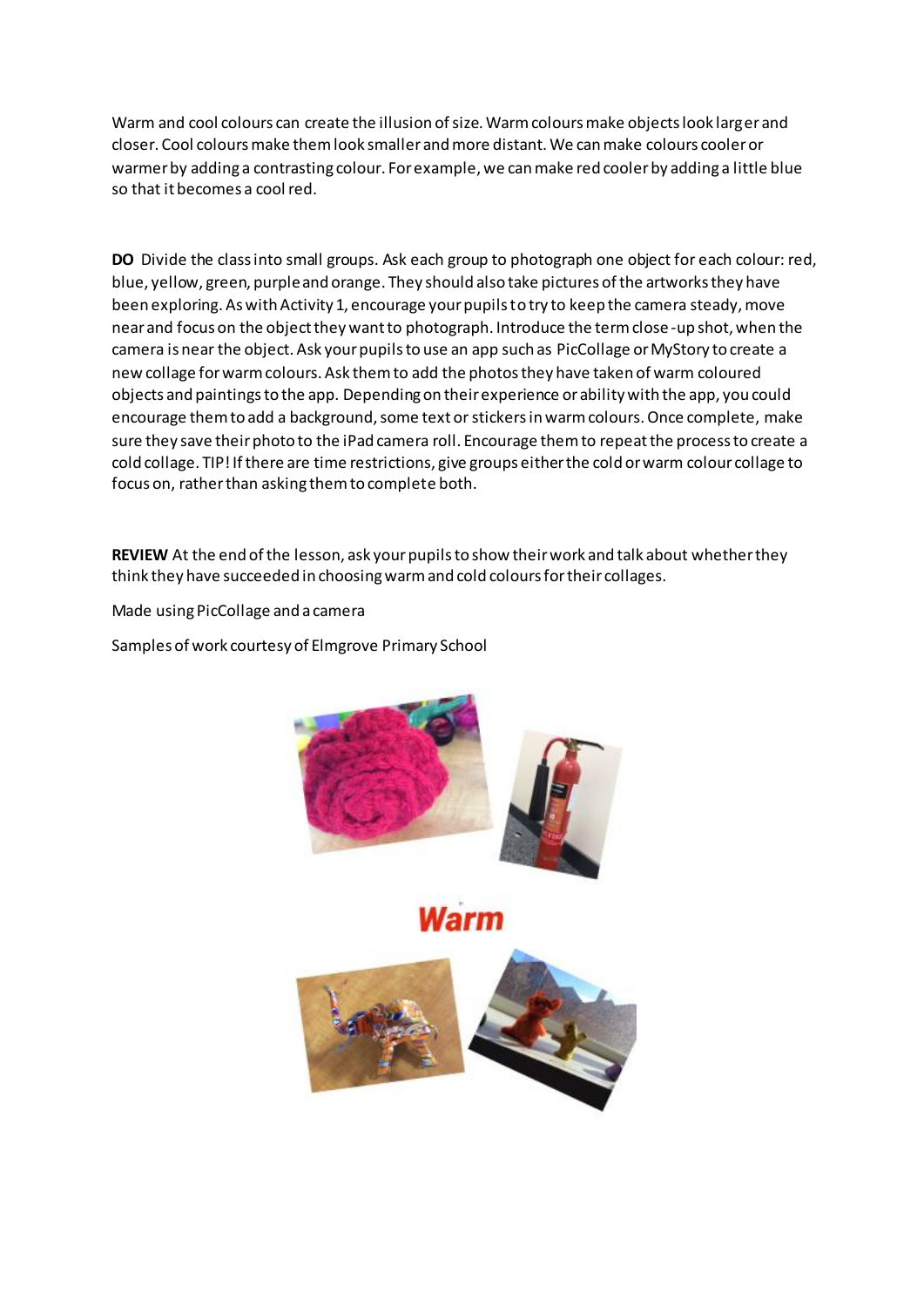